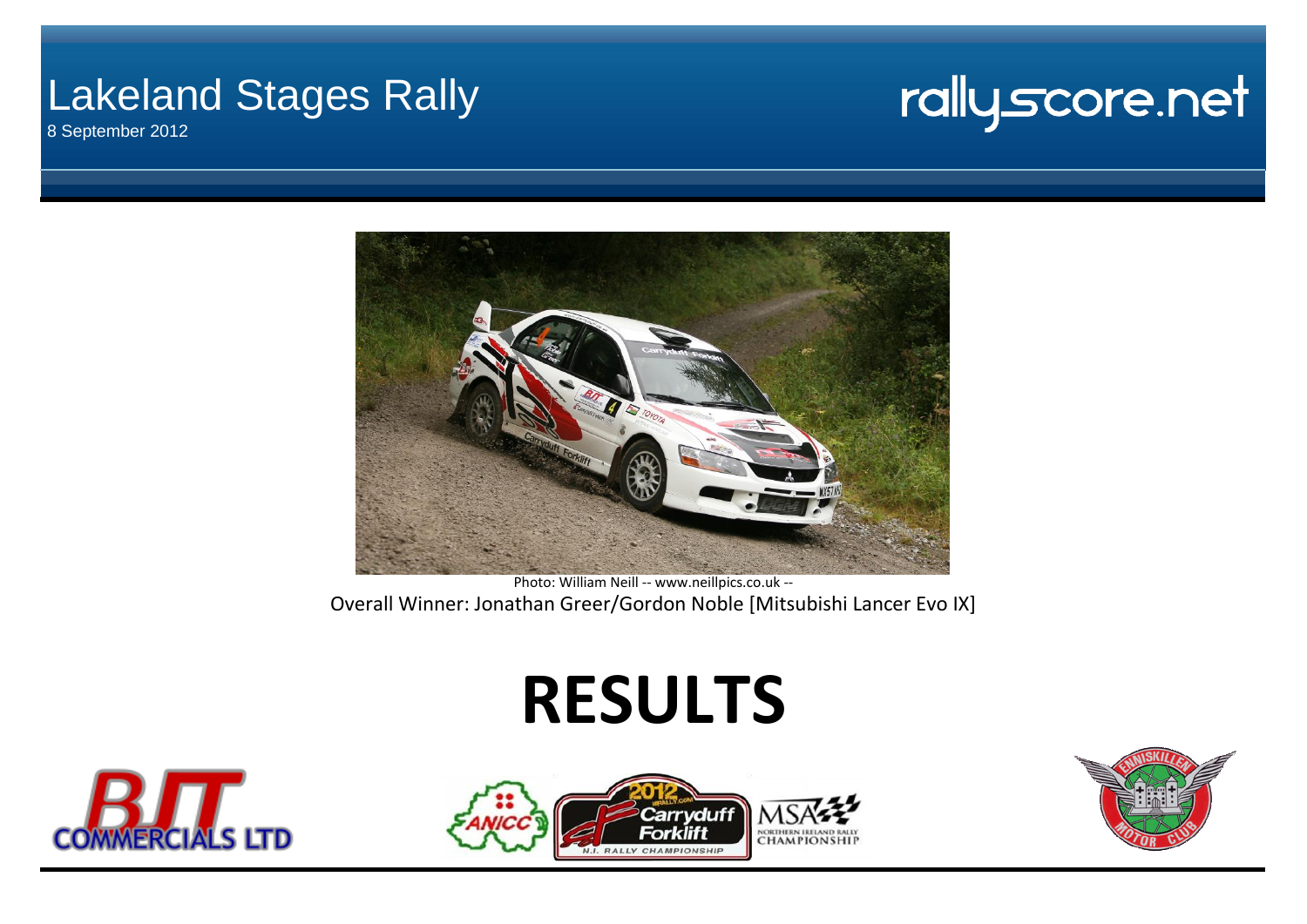|                |                 | <b>Final Overall Classification</b> |                       |                          |                |              |             |                 |
|----------------|-----------------|-------------------------------------|-----------------------|--------------------------|----------------|--------------|-------------|-----------------|
|                |                 | Pos Num Driver/Co-driver            | <b>Driver Town</b>    | Car                      | Class          | <b>Total</b> | Gap to lead | Gap to previous |
| 1              | 4               | Jonathan Greer/Gordon Noble         | Carryduff             | Mitsubishi Lancer Evo IX | 9B             | 40m 52s      |             |                 |
| $\overline{2}$ | 10              | Mark Donnelly/Sean Ferris           | Greencastle           | Mitsubishi Lancer Evo IX | $\overline{2}$ | 41m 16s      | $+0m$ 24s   |                 |
| 3              | 8               | Martin Cairns/Kevin Flanagan        | Strabane              | Subaru Impreza WRC       | <b>9A</b>      | 41m 17s      | $+0m$ 25s   | $+0m$ 01s       |
| $\overline{4}$ | 6               | Derek McGeehan/Damien Connolly      | Draperstown           | Mini WRC                 | <b>9B</b>      | 42m 39s      | $+1m$ 47s   | $+1m$ 22s       |
| 5              | 1               | Derek McGarrity/James McKee         | Glengormley           | Subaru Impreza WRC       | <b>9A</b>      | 42m 42s      | $+1m$ 50s   | $+0m$ 03s       |
| 6              | 3               | Ian Cochrane/Ray Fitzpatrick        | Beragh                | Mitsubishi Lancer Evo IX | $\overline{2}$ | 42m 45s      | $+1m$ 53s   | $+0m$ 03s       |
| $\overline{7}$ |                 | 22 Trevor Ferguson/David McElroy    | Cookstown             | Subaru Impreza N12       | $2^{\circ}$    | 44m 51s      | $+3m$ 59s   | $+2m$ 06s       |
| 8              | 23              | Gerard McFall/Connor O'Loan         | <b>Bushmills</b>      | Mitsubishi Lancer Evo IX | $\overline{2}$ | 45m 30s      | $+4m$ 38s   | $+0m$ 39s       |
| 9              | 18              | Derrick Jobb/Thomas Nugent          | Fintona               | Mitsubishi Lancer Evo IX | $\overline{2}$ | 45m 49s      | $+4m$ 57s   | $+0m$ 19s       |
| 10             | 9               | Ray Brammer/Damien Flemming         | Norfolk               | Subaru Impreza WRC       | <b>9A</b>      | 46m 31s      | $+5m$ 39s   | $+0m$ 42s       |
| 11             | 30              | Eugene Devine/Graham Henderson      | Strabane              | Ford Escort MkII         | 7              | 46m 54s      | $+6m$ 02s   | $+0m$ 23s       |
| 12             | 26              | Robert McKelvey/Aaron Johnston      | Castlederg            | Mitsubishi Lancer Evo    | $\overline{2}$ | 47m 23s      | $+6m31s$    | $+0m$ 29s       |
| 13             | 40              | Conor Kelly/Martin Gallogley        | Beragh                | Nissan Sunny             | 5              | 47m 28s      | $+6m$ 36s   | $+0m$ 05s       |
| 14             | 34              | Hugh McQuaid/Chris Melly            | Dromore               | Ford Escort MkII         | 6              | 47m 45s      | $+6m$ 53s   | $+0m$ 17s       |
| 15             | 49              | Glenn Alcorn/Barry Melly            | Donegal               | Toyota Corolla           | 5              | 48m 07s      | $+7m$ 15s   | $+0m$ 22s       |
| 16             | 32 <sup>2</sup> | Ben Gormley/Kevin Eves              | Enniskillen           | Subaru Impreza           | <b>9B</b>      | 48m 23s      | $+7m$ 31s   | $+0m$ 16s       |
| 17             | 46              | Michael Carbin/Martin McGarrity     | Smithboro             | Peugeot 205              | 4              | 48m 51s      | $+7m$ 59s   | $+0m$ 28s       |
| 18             | 35              | Tony McKenna/Sarah Whelan           | Fintona               | Ford Escort G3           | 6              | 49m 02s      | $+8m$ 10s   | $+0m$ 11s       |
| 19             | 51              | Alan Smyth/Peter Thompson           | Omagh                 | <b>Vauxhall Corsa</b>    | 4              | 49m 31s      | $+8m$ 39s   | $+0m$ 29s       |
| 20             | 36              | Malachy Loughran/Denver Rafferty    | Toomebridge           | Ford Escort MkII         | 6              | 49m 45s      | $+8m$ 53s   | $+0m$ 14s       |
| 21             | 50              | Drew Chambers/Wendy Blackledge      | <b>Ballinamallard</b> | Talbot Samba             | 3              | 49m 48s      | $+8m$ 56s   | $+0m$ 03s       |
| 22             | 47              | Damien McAleer/Davy Johnson         | <b>Trillick</b>       | Toyota Corolla           | $\mathbf{1}$   | 50m 22s      | $+9m$ 30s   | $+0m$ 34s       |
| 23             | 27              | Eamon Carragain/Damien Britton      | Enniskillen           | Ford Escort MkII         | 7              | 51m 23s      | $+10m$ 31s  | $+1m$ 01s       |
| 24             | 29              | Paul Barrett/Declan Tumilty         | Celbridge             | Mitsubishi Lancer Evo VI | 9B             | 55m 42s      | $+14m$ 50s  | $+4m$ 19s       |
| 25             | 44              | Peter Jennings/Grace O'Brien        | Ballinamallard        | Peugeot 205              | $\mathbf{1}$   | 56m 12s      | $+15m$ 20s  | $+0m$ 30s       |
|                | 53              | Johnny Crossle/Joe Gallagher        | Strabane              | Ford Escort MkII         | 3              | <b>OTL</b>   |             |                 |
|                | 2               | Gary Jennings/Barry McNulty         | Kesh                  | Subaru Impreza           | <b>9B</b>      | <b>DNF</b>   |             |                 |
|                | 5               | Vincent McAree/JP McAree            | <b>Ballinode</b>      | Mitsubishi Lancer Evo IX | $\overline{2}$ | <b>DNF</b>   |             |                 |
|                | 15              | Drew Stewart/David White            | Antrim                | Ford Escort MkII         | 7              | <b>DNF</b>   |             |                 |
|                | 21              | Niall Henry/John Rowan              | Portglenone           | Subaru Impreza N12       | 9B             | <b>DNF</b>   |             |                 |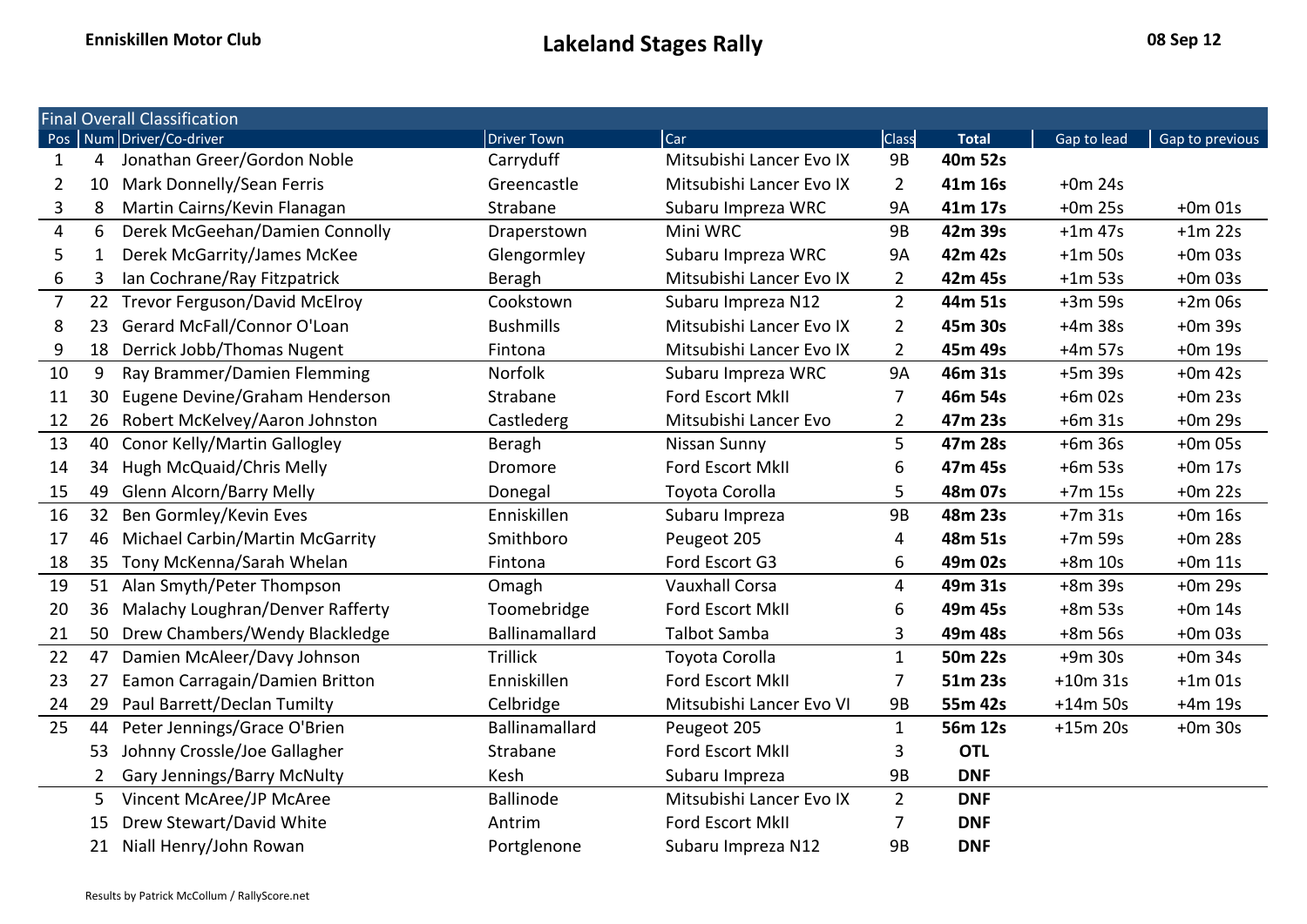|    | <b>Final Overall Classification</b>  |                    |                          |              |              |             |                 |
|----|--------------------------------------|--------------------|--------------------------|--------------|--------------|-------------|-----------------|
|    | Pos   Num Driver/Co-driver           | <b>Driver Town</b> | <b>Car</b>               | <b>Class</b> | <b>Total</b> | Gap to lead | Gap to previous |
| 43 | Mervyn Wilson/Seamus McTigue         | Enniskillen        | Ford Escort MkII         | 4            | <b>DNF</b>   |             |                 |
| 54 | Scott Thompson/Darren Flannagan      | Irvinestown        | Mazda 323                | 3            | <b>DNF</b>   |             |                 |
|    | Enda McNulty/Paul Sheridan           | Coalisland         | Subaru Impreza           | 9B           | <b>DNF</b>   |             |                 |
| 41 | Jon Armstrong/Martin Brady           | Kesh               | <b>Ford Fiesta</b>       |              | <b>DNF</b>   |             |                 |
| 48 | James McGovern/Neil McGahey          | Enniskillen        | Toyota Corolla           |              | <b>DNF</b>   |             |                 |
| 12 | Viv Hamill/Paul Hamill               | Ballygawley        | <b>Ford Escort MkII</b>  | 8            | <b>DNF</b>   |             |                 |
| 11 | Frank Kelly/Liam Brennan             | Moy                | <b>Ford Escort MkII</b>  | 8            | <b>DNF</b>   |             |                 |
| 16 | Alistair Fisher/Rory Kennedy         | <b>Trillick</b>    | Ford Fiesta R2           | 5            | <b>DNF</b>   |             |                 |
| 17 | Desi Henry/Damien Duffin             | Portglenone        | Citroën DS3              | 8            | <b>DNF</b>   |             |                 |
| 33 | Damien McGauran/Thomas McGauran      | <b>Belleek</b>     | Toyota Corolla           |              | <b>DNF</b>   |             |                 |
| 45 | Noel Lapin/Daire Maguire             | Cavan              | <b>Ford Escort MkII</b>  | з            | <b>DNF</b>   |             |                 |
| 42 | Dominic Leonard/Brian Hoy            | Enniskillen        | Honda Civic              | 5            | <b>DNF</b>   |             |                 |
| 55 | Glen Irwin/Benny Grainger            | Castlederg         | <b>Vauxhall Nova</b>     | 3            | <b>DNF</b>   |             |                 |
| 14 | Shane McGirr/Niall Connolly          | Fivemiletown       | Toyota Starlet           |              | <b>DNF</b>   |             |                 |
|    | 31 Andrew Bustard/David Young        | Castlederg         | Ford Escort MkII         | 6            | <b>DNF</b>   |             |                 |
| 24 | James Donnelly/Kevin Creighan        | Enniskillen        | Subaru Impreza           | 9B           | <b>DNF</b>   |             |                 |
| 20 | <b>Francis Fee/Patrick Melanophy</b> | Derrylin           | Mitsubishi Lancer Evo IX | 2            | <b>DNF</b>   |             |                 |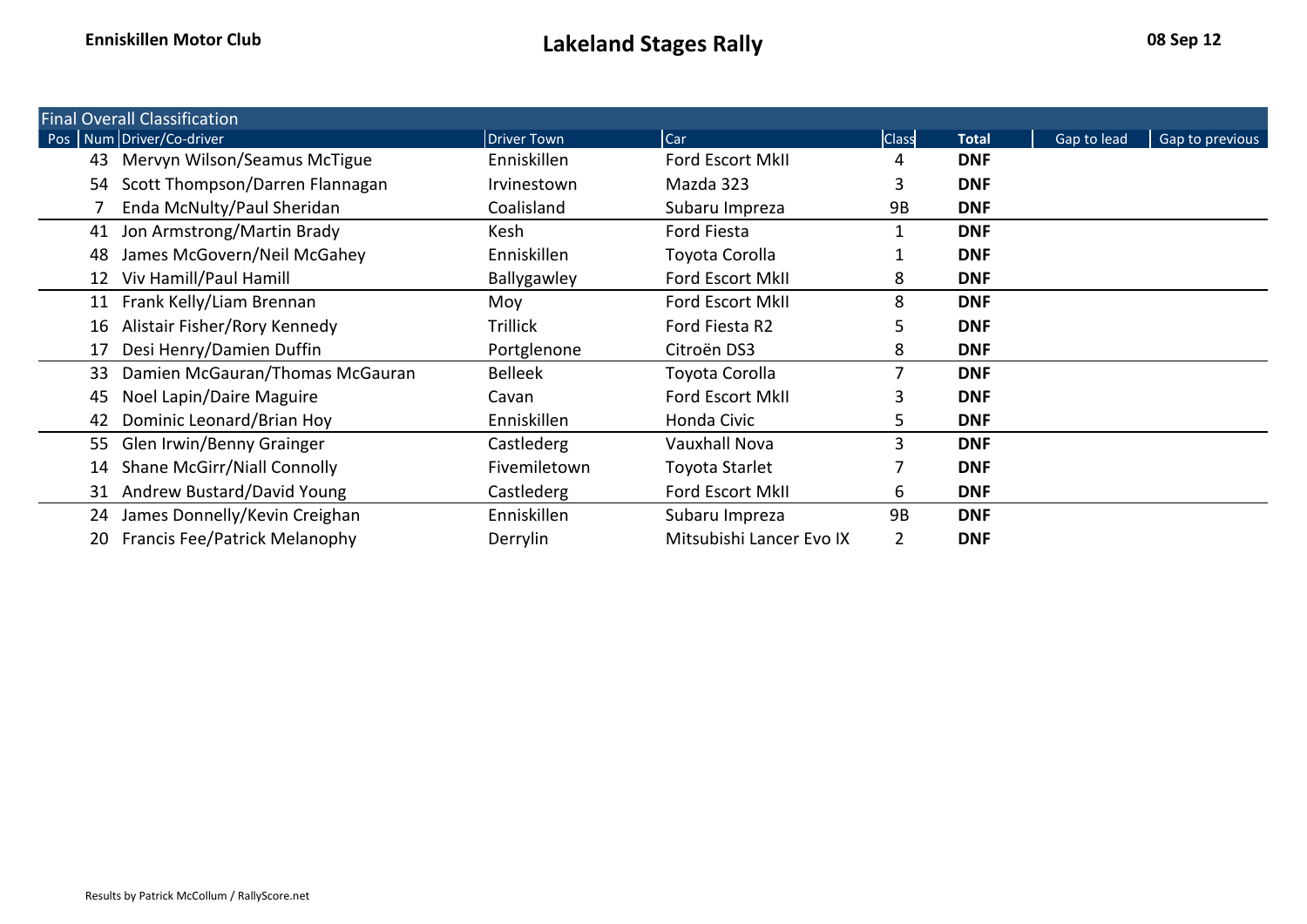### **Enniskillen Motor Club Club 128 September 20 Sep 122 Sep 122 Sep 122 Sep 122 Sep 122 Sep 122 Sep 122 Sep 122 Sep 122 Sep 122 Sep 122 Sep 122 Sep 122 Sep 122 Sep 122 Sep 122 Sep 122 Sep 122 Sep 122 Sep 122 Sep 122 Sep**

| 08 Sep 12 |  |
|-----------|--|
|-----------|--|

| Group N cars up to and including 2000cc<br>Class 1                                                       |                            |              |           |             | Class 6            | Clubman cars from 1651cc to 2100cc with up to two valves per cylinder - Two wheel drive only     |                                            |              |            |             |
|----------------------------------------------------------------------------------------------------------|----------------------------|--------------|-----------|-------------|--------------------|--------------------------------------------------------------------------------------------------|--------------------------------------------|--------------|------------|-------------|
| Pos Num Driver/Co-driver                                                                                 | Car                        | <b>Total</b> | to lead   | to previous |                    | Pos Num Driver/Co-driver                                                                         | Car                                        | <b>Total</b> | to lead    | to previous |
| 47 Damien McAleer/Davy Johnson<br>1                                                                      | Toyota Corolla             | 50m 22s      |           |             |                    | 1 34 Hugh McQuaid/Chris Melly                                                                    | <b>Ford Escort MkII</b>                    | 47m 45s      |            |             |
| 44 Peter Jennings/Grace O'Brien<br>2                                                                     | Peugeot 205                | 56m 12s      | $+5m$ 50s |             | 2                  | 35 Tony McKenna/Sarah Whelan                                                                     | Ford Escort G3                             | 49m 02s      | $+1m 17s$  |             |
| 41 Jon Armstrong/Martin Brady                                                                            | Ford Fiesta                | <b>DNF</b>   |           |             | 3                  | 36 Malachy Loughran/Denver Rafferty                                                              | Ford Escort MkII                           | 49m 45s      | $+2m$ 00s  | $+43s$      |
| 48 James McGovern/Neil McGahey                                                                           | Toyota Corolla             | <b>DNF</b>   |           |             |                    | 31 Andrew Bustard/David Young                                                                    | Ford Escort MkII                           | <b>DNF</b>   |            |             |
| Class 2 Group N cars over 2000cc                                                                         |                            |              |           |             | Class <sub>7</sub> | Clubman cars from 1651cc to 2100cc with more than two valves per cylinder - Two wheel drive only |                                            |              |            |             |
| Pos Num Driver/Co-driver                                                                                 | Car                        | <b>Total</b> | to lead   | to previous |                    | Pos Num Driver/Co-driver                                                                         | Car                                        | <b>Total</b> | to lead    | to previous |
| 10 Mark Donnelly/Sean Ferris<br>1                                                                        | Mitsubishi Lancer Evo IX   | 41m 16s      |           |             |                    | 1 30 Eugene Devine/Graham Henderson                                                              | Ford Escort MkII                           | 46m 54s      |            |             |
| Ian Cochrane/Ray Fitzpatrick<br>3                                                                        | Mitsubishi Lancer Evo IX   | 42m 45s      | $+1m$ 29s |             | $2^{\circ}$        | 27 Eamon Carragain/Damien Britton                                                                | Ford Escort MkII                           | 51m 23s      | +4m 29s    |             |
| 22 Trevor Ferguson/David McElroy                                                                         | Subaru Impreza N12         | 44m 51s      | $+3m35s$  | $+2m$ 06s   |                    | 15 Drew Stewart/David White                                                                      | Ford Escort MkII                           | <b>DNF</b>   |            |             |
| Gerard McFall/Connor O'Loan<br>23                                                                        | Mitsubishi Lancer Evo IX   | 45m 30s      | $+4m$ 14s | $+39s$      |                    | 33 Damien McGauran/Thomas McGauran Toyota Corolla                                                |                                            | <b>DNF</b>   |            |             |
| 18 Derrick Jobb/Thomas Nugent                                                                            | Mitsubishi Lancer Evo IX   | 45m 49s      | $+4m33s$  | $+19s$      |                    | 14 Shane McGirr/Niall Connolly                                                                   | <b>Toyota Starlet</b>                      | <b>DNF</b>   |            |             |
| 26 Robert McKelvey/Aaron Johnston<br>6                                                                   | Mitsubishi Lancer Evo      | 47m 23s      | +6m 07s   | $+1m$ 34s   |                    |                                                                                                  |                                            |              |            |             |
| 5 Vincent McAree/JP McAree                                                                               | Mitsubishi Lancer Evo IX   | <b>DNF</b>   |           |             | Class 8            | Clubman cars over 2100cc - Two wheel drive only                                                  |                                            |              |            |             |
| 20 Francis Fee/Patrick Melanophy                                                                         | Mitsubishi Lancer Evo IX   | <b>DNF</b>   |           |             |                    | Pos Num Driver/Co-driver                                                                         | Car                                        | <b>Total</b> | to lead    | to previous |
|                                                                                                          |                            |              |           |             |                    | 12 Viv Hamill/Paul Hamill                                                                        | Ford Escort MkII                           | <b>DNF</b>   |            |             |
| Class 3 Clubman cars up to and including 1450cc - Two-wheel drive only                                   |                            |              |           |             |                    | 11 Frank Kelly/Liam Brennan                                                                      | Ford Escort MkII                           | <b>DNF</b>   |            |             |
| Pos Num Driver/Co-driver                                                                                 | Car                        | <b>Total</b> | to lead   | to previous |                    | 17 Desi Henry/Damien Duffin                                                                      | Citroën DS3                                | <b>DNF</b>   |            |             |
| 1 50 Drew Chambers/Wendy Blackledge                                                                      | <b>Talbot Samba</b>        | 49m 48s      |           |             |                    |                                                                                                  |                                            |              |            |             |
| 53 Johnny Crossle/Joe Gallagher                                                                          | Ford Escort MkII           | OTL          |           |             | Class 9A           | WRC cars manufactured up to 31 December 2010                                                     |                                            |              |            |             |
| 54 Scott Thompson/Darren Flannagan                                                                       | Mazda 323                  | <b>DNF</b>   |           |             |                    | Pos Num Driver/Co-driver                                                                         | Car                                        | <b>Total</b> | to lead    | to previous |
| 45 Noel Lapin/Daire Maguire                                                                              | Ford Escort MkII           | <b>DNF</b>   |           |             | 1                  | 8 Martin Cairns/Kevin Flanagan                                                                   | Subaru Impreza WRC                         | 41m 17s      |            |             |
| 55 Glen Irwin/Benny Grainger                                                                             | Vauxhall Nova              | <b>DNF</b>   |           |             | 2<br>1             | Derek McGarrity/James McKee                                                                      | Subaru Impreza WRC                         | 42m 42s      | $+1m$ 25s  |             |
|                                                                                                          |                            |              |           |             | 3                  | 9 Ray Brammer/Damien Flemming                                                                    | Subaru Impreza WRC                         | 46m 31s      | $+5m$ 14s  | +3m 49s     |
| Class 4 Clubman cars from 1451cc to 1650cc with up to two valves per cylinder - Two wheel drive only     |                            |              |           |             |                    |                                                                                                  |                                            |              |            |             |
| Num Driver/Co-driver<br>Pos                                                                              | Car                        | Total        | to lead   | to previous | Class 9B           | All other eligible cars including Super 2000, R4 and R4T cars                                    |                                            |              |            |             |
| 1 46 Michael Carbin/Martin McGarrity                                                                     | Peugeot 205                | 48m 51s      |           |             |                    | Pos Num Driver/Co-driver                                                                         | Car                                        | <b>Total</b> | to lead    | to previous |
| 2 51 Alan Smyth/Peter Thompson                                                                           | Vauxhall Corsa             | 49m 31s      | $+40s$    |             | 1                  | 4 Jonathan Greer/Gordon Noble                                                                    | Mitsubishi Lancer Evo IX                   | 40m 52s      |            |             |
| 43 Mervyn Wilson/Seamus McTigue                                                                          | Ford Escort MkII           | <b>DNF</b>   |           |             | 2<br>6             | Derek McGeehan/Damien Connolly                                                                   | Mini WRC                                   | 42m 39s      | $+1m$ 47s  |             |
|                                                                                                          |                            |              |           |             | 3                  | 32 Ben Gormley/Kevin Eves                                                                        | Subaru Impreza                             | 48m 23s      | $+7m$ 31s  | +5m 44s     |
| Class 5 Clubman cars from 1451cc to 1650cc with more than two valves per cylinder - Two wheel drive only |                            |              |           |             | $\overline{4}$     | 29 Paul Barrett/Declan Tumilty                                                                   | Mitsubishi Lancer Evo VI                   | 55m 42s      | $+14m$ 50s | +7m 19s     |
| Pos Num Driver/Co-driver                                                                                 | Car                        | Total        | to lead   | to previous |                    | 2 Gary Jennings/Barry McNulty                                                                    | Subaru Impreza                             | <b>DNF</b>   |            |             |
| 1 40 Conor Kelly/Martin Gallogley                                                                        | Nissan Sunny               | 47m 28s      |           |             |                    | 21 Niall Henry/John Rowan                                                                        | Subaru Impreza N12                         | <b>DNF</b>   |            |             |
| 2 49 Glenn Alcorn/Barry Melly                                                                            | Toyota Corolla             | 48m 07s      | $+39s$    |             | $7\overline{ }$    | Enda McNulty/Paul Sheridan                                                                       | Subaru Impreza                             | <b>DNF</b>   |            |             |
| 16 Alistair Fisher/Rory Kennedy                                                                          | Ford Fiesta R2             | <b>DNF</b>   |           |             |                    | 24 James Donnelly/Kevin Creighan                                                                 | Subaru Impreza                             | <b>DNF</b>   |            |             |
| 42 Dominic Leonard/Brian Hoy                                                                             | Honda Civic                | <b>DNF</b>   |           |             |                    |                                                                                                  |                                            |              |            |             |
|                                                                                                          | Highest placed ladies crew |              |           |             |                    |                                                                                                  | Highest placed Enniskillen Motor Club crew |              |            |             |
|                                                                                                          | Tony McKenna/Sarah Whelan  |              |           |             |                    |                                                                                                  | Drew Chambers/Wendy Blackledge             |              |            |             |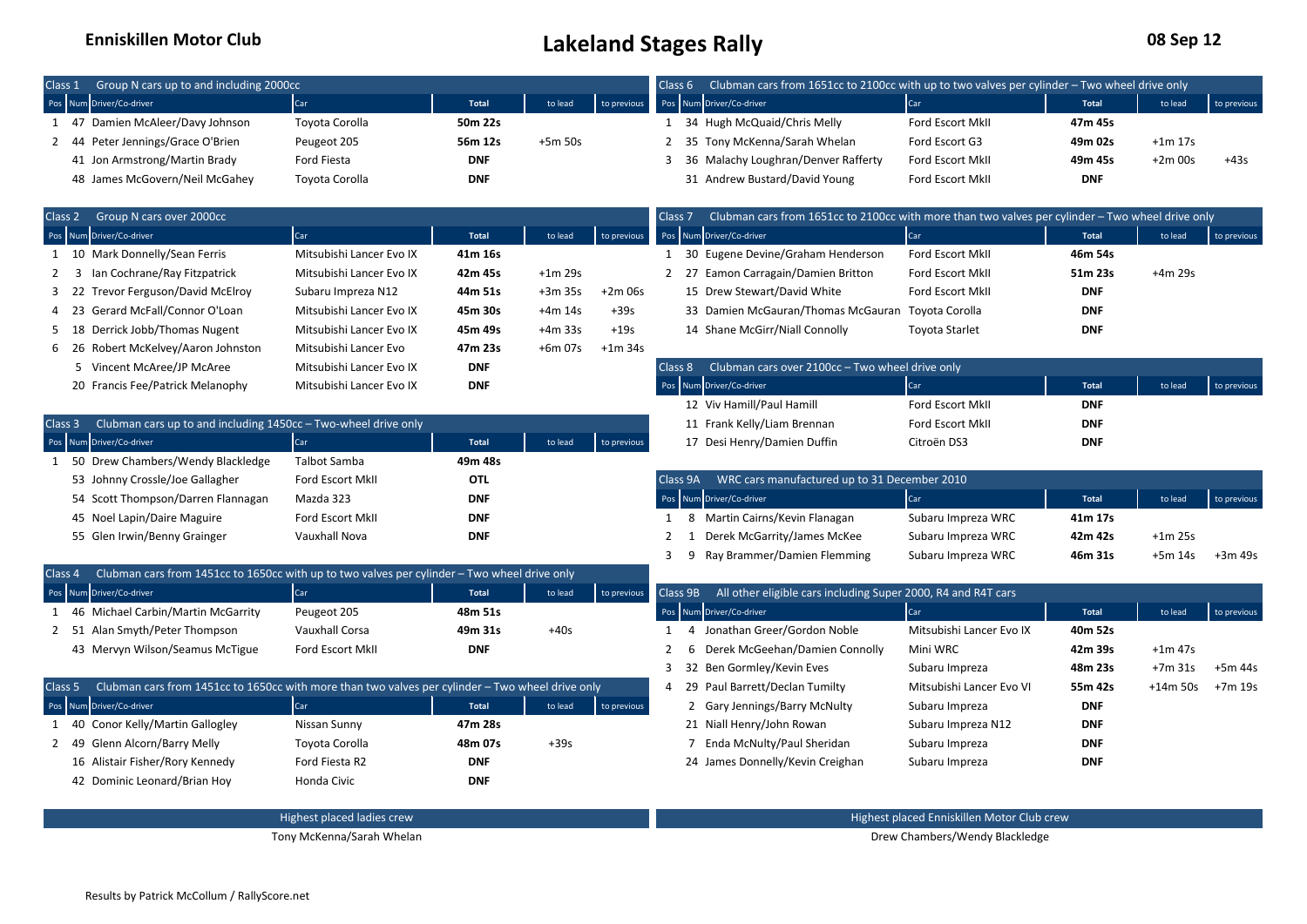|                |                | Pos No. Driver/Co-driver                          | Car                         | Cls            | <b>SS1</b>       | SS <sub>2</sub>    | SS <sub>3</sub> | <b>SS4</b>       | SS <sub>5</sub>    | SS <sub>6</sub> | Road<br><b>Penalties</b> | Total      |
|----------------|----------------|---------------------------------------------------|-----------------------------|----------------|------------------|--------------------|-----------------|------------------|--------------------|-----------------|--------------------------|------------|
|                |                |                                                   |                             |                | <b>Blackslee</b> | <b>Lough Navar</b> | Carrigans       | <b>Blackslee</b> | <b>Lough Navar</b> | Carrigans       |                          |            |
|                |                | Stage Times in order of Overall Classification    |                             |                |                  |                    |                 |                  |                    |                 |                          |            |
| 1              | 4              | Jonathan Greer/Gordon Noble                       | Mitsubishi Lancer Evo IX 9B |                | 3:55             | 3:18               | 13:33           | 3:41             | 3:05               | 13:20           |                          | 40:52      |
| 2              |                | 10 Mark Donnelly/Sean Ferris                      | Mitsubishi Lancer Evo IX    | $\overline{2}$ | 3:55             | 3:11               | 13:42           | 3:42             | 3:05               | 13:41           |                          | 41:16      |
| 3              | 8              | Martin Cairns/Kevin Flanagan                      | Subaru Impreza WRC          | 9A             | 3:50             | 3:10               | 13:56           | 3:45             | 3:04               | 13:32           |                          | 41:17      |
| 4              | 6              | Derek McGeehan/Damien Connolly                    | Mini WRC                    | 9B             | 3:57             | 3:19               | 14:18           | 3:53             | 3:14               | 13:58           |                          | 42:39      |
| 5              | 1              | Derek McGarrity/James McKee                       | Subaru Impreza WRC          | 9A             | 4:04             | 3:22               | 14:20           | 3:52             | 3:14               | 13:50           |                          | 42:42      |
| 6              | $\overline{3}$ | Ian Cochrane/Ray Fitzpatrick                      | Mitsubishi Lancer Evo IX    | $\overline{2}$ | 3:58             | 3:22               | 14:11           | 3:46             | 3:14               | 14:14           |                          | 42:45      |
| $\overline{7}$ |                | 22 Trevor Ferguson/David McElroy                  | Subaru Impreza N12          | $\overline{2}$ | 4:16             | 3:33               | 14:55           | 4:00             | 3:27               | 14:40           |                          | 44:51      |
| 8              |                | 23 Gerard McFall/Connor O'Loan                    | Mitsubishi Lancer Evo IX 2  |                | 4:14             | 3:38               | 15:18           | 4:06             | 3:27               | 14:47           |                          | 45:30      |
| 9              | 18             | Derrick Jobb/Thomas Nugent                        | Mitsubishi Lancer Evo IX    | $\overline{2}$ | 4:15             | 3:36               | 15:13           | 4:07             | 3:31               | 15:07           |                          | 45:49      |
| 10             | 9              | Ray Brammer/Damien Flemming                       | Subaru Impreza WRC          | <b>9A</b>      | 4:25             | 3:40               | 15:00           | 4:08             | 3:32               | 14:56           | 0:50                     | 46:31      |
|                |                | 11 30 Eugene Devine/Graham Henderson              | Ford Escort MkII            | 7              | 4:21             | 3:45               | 15:42           | 4:13             | 3:34               | 15:19           |                          | 46:54      |
| 12             |                | 26 Robert McKelvey/Aaron Johnston                 | Mitsubishi Lancer Evo       | $\overline{2}$ | 4:24             | 3:45               | 15:50           | 4:17             | 3:40               | 15:27           |                          | 47:23      |
| 13             | 40             | Conor Kelly/Martin Gallogley                      | Nissan Sunny                | 5              | 4:31             | 3:49               | 15:49           | 4:10             | 3:32               | 15:37           |                          | 47:28      |
| 14             |                | 34 Hugh McQuaid/Chris Melly                       | Ford Escort MkII            | 6              | 4:08             | 3:34               | 15:19           | 4:05             | 3:31               | 17:08           |                          | 47:45      |
| 15             |                | 49 Glenn Alcorn/Barry Melly                       | Toyota Corolla              | 5              | 4:24             | 3:50               | 16:06           | 4:16             | 3:44               | 15:47           |                          | 48:07      |
| 16             | 32             | Ben Gormley/Kevin Eves                            | Subaru Impreza              | 9B             | 4:27             | 3:52               | 16:17           | 4:18             | 3:41               | 15:48           |                          | 48:23      |
| 17             | 46             | Michael Carbin/Martin McGarrity                   | Peugeot 205                 | 4              | 4:32             | 3:50               | 16:19           | 4:22             | 3:41               | 16:07           |                          | 48:51      |
| 18             |                | 35 Tony McKenna/Sarah Whelan                      | Ford Escort G3              | 6              | 4:33             | 3:54               | 16:18           | 4:20             | 3:49               | 16:08           |                          | 49:02      |
| 19             |                | 51 Alan Smyth/Peter Thompson                      | Vauxhall Corsa              | $\overline{4}$ | 4:33             | 3:52               | 16:45           | 4:29             | 3:49               | 16:03           |                          | 49:31      |
| 20             |                | 36 Malachy Loughran/Denver Rafferty               | Ford Escort MkII            | 6              | 4:42             | 3:53               | 16:23           | 4:32             | 3:49               | 16:26           |                          | 49:45      |
| 21             |                | 50 Drew Chambers/Wendy Blackledge                 | Talbot Samba                | 3              | 4:27             | 3:53               | 16:31           | 4:33             | 3:48               | 16:36           |                          | 49:48      |
| 22             | 47             | Damien McAleer/Davy Johnson                       | Toyota Corolla              | $\mathbf{1}$   | 4:31             | 3:58               | 16:40           | 4:29             | 3:50               | 16:44           | 0:10                     | 50:22      |
|                |                | 23 27 Eamon Carragain/Damien Britton              | Ford Escort MkII            | $\overline{7}$ | 4:44             | 4:12               | 16:58           | 4:42             | 4:09               | 16:38           |                          | 51:23      |
| 24             |                | 29 Paul Barrett/Declan Tumilty                    | Mitsubishi Lancer Evo VI    | 9B             | 4:16             | 3:33               | 15:12           | 4:02             | 3:25               | 25:14           |                          | 55:42      |
| 25             | 44             | Peter Jennings/Grace O'Brien                      | Peugeot 205                 | $\mathbf{1}$   | 4:32             | 4:02               | 16:40           | 4:20             | 7:00               | 19:38           |                          | 56:12      |
|                |                | 53 Johnny Crossle/Joe Gallagher                   | Ford Escort MkII            | 3              | 4:55             | 4:04               | 17:57           | 4:45             | 4:03               | 17:00           |                          | OTL        |
|                |                | 2 Gary Jennings/Barry McNulty                     | Subaru Impreza              | 9B             | 3:51             | 3:12               | 13:43           | 3:41             | 3:03               |                 |                          | <b>DNF</b> |
|                |                | 5 Vincent McAree/JP McAree                        | Mitsubishi Lancer Evo IX    | $\overline{2}$ | 3:47             | 3:19               | 14:01           | 3:44             | 3:12               |                 |                          | <b>DNF</b> |
|                |                | 15 Drew Stewart/David White                       | Ford Escort MkII            | 7              | 4:02             | 3:33               | 14:47           | 4:00             | 3:26               |                 |                          | <b>DNF</b> |
|                |                | 21 Niall Henry/John Rowan                         | Subaru Impreza N12          | 9B             | 4:03             | 3:24               | 15:10           | 4:08             | 4:02               |                 |                          | <b>DNF</b> |
|                |                | 43 Mervyn Wilson/Seamus McTigue                   | Ford Escort MkII            | $\overline{4}$ | 4:28             | 3:47               | 15:48           | 4:15             | 3:41               |                 |                          | <b>DNF</b> |
|                |                | 54 Scott Thompson/Darren Flannagan                | Mazda 323                   | 3              | 5:05             | 4:16               | 18:04           | 4:51             | 4:07               |                 |                          | <b>DNF</b> |
|                | $\overline{7}$ | Enda McNulty/Paul Sheridan                        | Subaru Impreza              | 9B             | 3:58             | 3:14               | 14:04           | 3:49             |                    |                 |                          | <b>DNF</b> |
|                |                | 41 Jon Armstrong/Martin Brady                     | Ford Fiesta                 | $\mathbf{1}$   | 4:14             | 3:36               | 14:55           |                  |                    |                 |                          | <b>DNF</b> |
|                |                | 48 James McGovern/Neil McGahey                    | Toyota Corolla              | $\mathbf{1}$   | 4:35             | 3:52               | 28:37           |                  |                    |                 |                          | <b>DNF</b> |
|                |                | 12 Viv Hamill/Paul Hamill                         |                             | 8              | 3:55             | 3:16               |                 |                  |                    |                 |                          | <b>DNF</b> |
|                |                |                                                   | Ford Escort MkII            |                |                  |                    |                 |                  |                    |                 |                          |            |
|                |                | 11 Frank Kelly/Liam Brennan                       | Ford Escort MkII            | 8              | 4:02             | 3:17               |                 |                  |                    |                 |                          | <b>DNF</b> |
|                |                | 16 Alistair Fisher/Rory Kennedy                   | Ford Fiesta R2              | 5              | 4:03             | 3:19               |                 |                  |                    |                 |                          | <b>DNF</b> |
|                |                | 17 Desi Henry/Damien Duffin                       | Citroën DS3                 | 8              | 4:02             | 3:24               |                 |                  |                    |                 |                          | <b>DNF</b> |
|                |                | 33 Damien McGauran/Thomas McGaurar Toyota Corolla |                             | $\overline{7}$ | 4:27             | 3:48               |                 |                  |                    |                 |                          | <b>DNF</b> |
|                |                | 45 Noel Lapin/Daire Maguire                       | Ford Escort MkII            | 3              | 4:29             | 3:47               |                 |                  |                    |                 |                          | <b>DNF</b> |
|                |                | 42 Dominic Leonard/Brian Hoy                      | Honda Civic                 | 5              | 4:34             | 3:57               |                 |                  |                    |                 |                          | <b>DNF</b> |
|                |                | 55 Glen Irwin/Benny Grainger                      | Vauxhall Nova               | 3              | 4:50             | 4:07               |                 |                  |                    |                 |                          | <b>DNF</b> |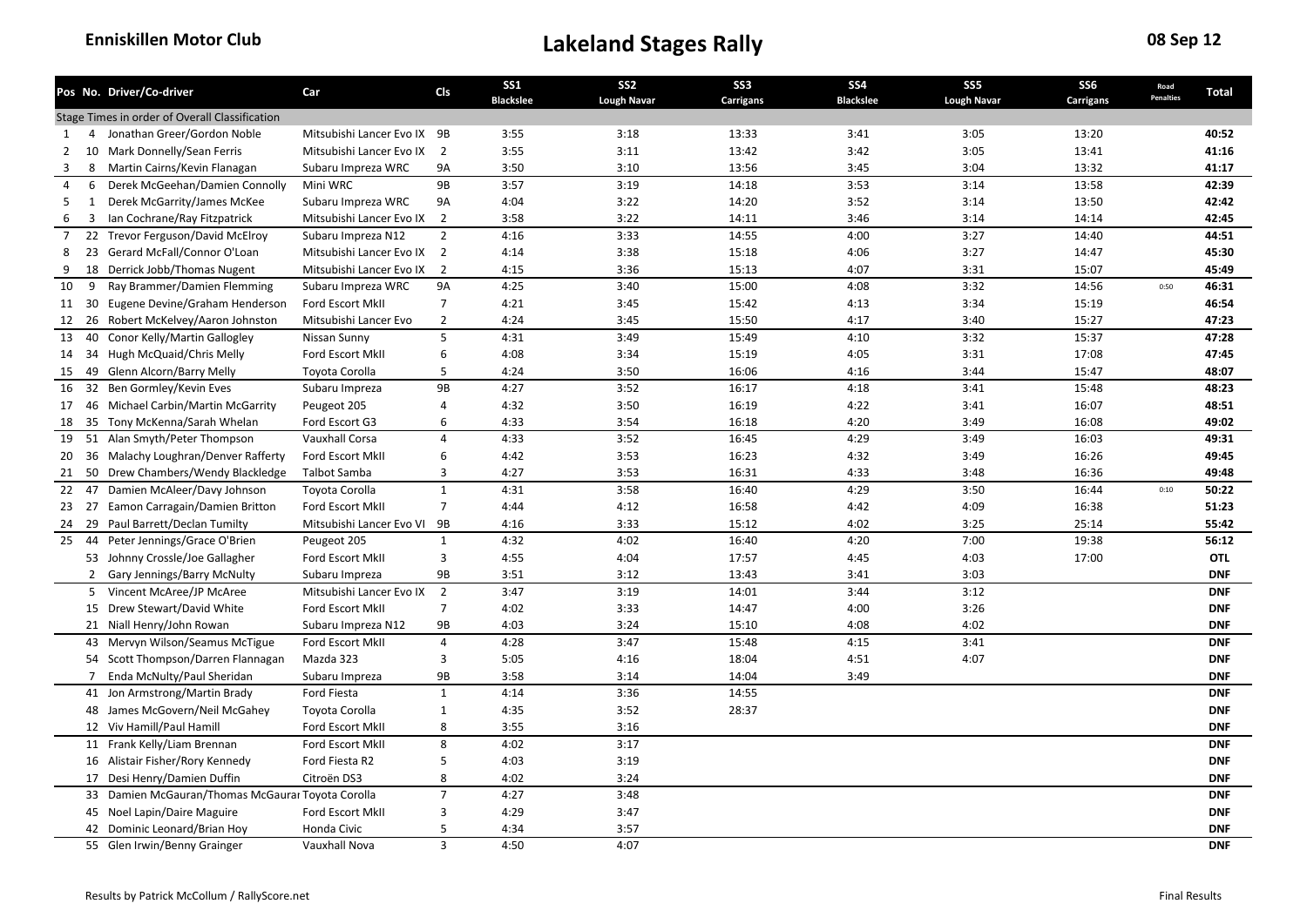| Pos No. Driver/Co-driver                                   | Car                        | <b>CIs</b> | <b>SS1</b>       | <b>SS2</b>         | SS <sub>3</sub> | SS <sub>4</sub>  | SS <sub>5</sub>    | SS <sub>6</sub> | Road             | Total      |
|------------------------------------------------------------|----------------------------|------------|------------------|--------------------|-----------------|------------------|--------------------|-----------------|------------------|------------|
|                                                            |                            |            | <b>Blackslee</b> | <b>Lough Navar</b> | Carrigans       | <b>Blackslee</b> | <b>Lough Navar</b> | Carrigans       | <b>Penalties</b> |            |
| Stage Times in order of Overall Classification (continued) |                            |            |                  |                    |                 |                  |                    |                 |                  |            |
| 14 Shane McGirr/Niall Connolly                             | <b>Toyota Starlet</b>      |            | 4:02             |                    |                 |                  |                    |                 |                  | <b>DNF</b> |
| 31 Andrew Bustard/David Young                              | Ford Escort MkII           |            | 4:18             |                    |                 |                  |                    |                 |                  | <b>DNF</b> |
| 24 James Donnelly/Kevin Creighan                           | Subaru Impreza             | 9B         | 5:12             |                    |                 |                  |                    |                 |                  | <b>DNF</b> |
| 20 Francis Fee/Patrick Melanophy                           | Mitsubishi Lancer Evo IX 2 |            |                  |                    |                 |                  |                    |                 |                  | <b>DNF</b> |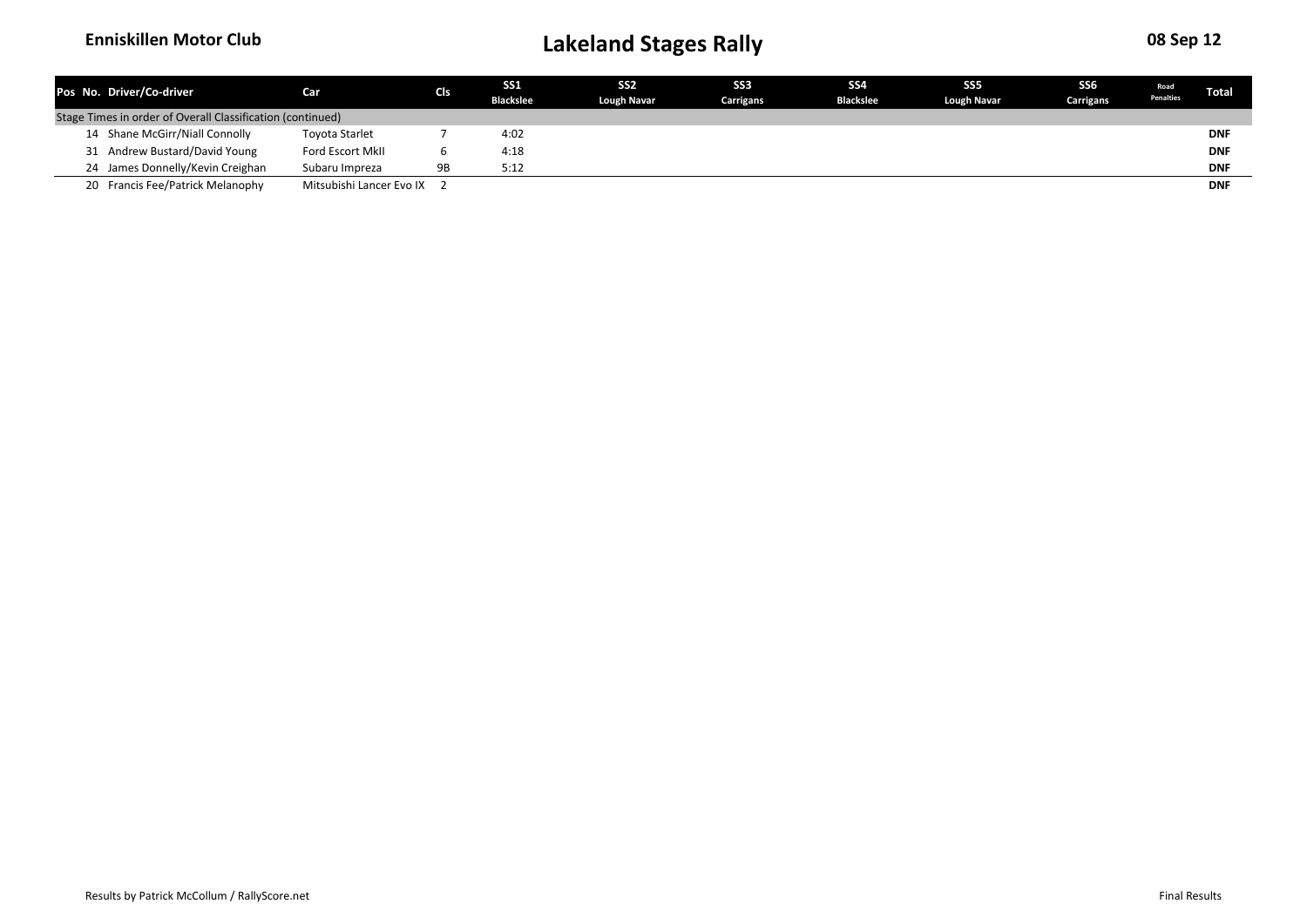|                |    | Pos No. Driver/Co-driver                                                                         | Car                        | Cls                          | <b>SS1</b>       | SS <sub>2</sub>    | SS <sub>3</sub>  | SS <sub>4</sub>  | SS <sub>5</sub>    | <b>SS6</b> | Road<br>Penalties | Total      |
|----------------|----|--------------------------------------------------------------------------------------------------|----------------------------|------------------------------|------------------|--------------------|------------------|------------------|--------------------|------------|-------------------|------------|
| Class 1        |    | Group N cars up to and including 2000cc                                                          |                            |                              | <b>Blackslee</b> | <b>Lough Navar</b> | <b>Carrigans</b> | <b>Blackslee</b> | <b>Lough Navar</b> | Carrigans  |                   |            |
| 1 47           |    | Damien McAleer/Davy Johnson                                                                      | Toyota Corolla             | $\mathbf{1}$                 | 4:31             | 3:58               | 16:40            | 4:29             | 3:50               | 16:44      | 0:10              | 50:22      |
| $\mathbf{2}$   | 44 | Peter Jennings/Grace O'Brien                                                                     | Peugeot 205                | $\mathbf{1}$                 | 4:32             | 4:02               | 16:40            | 4:20             | 7:00               | 19:38      |                   | 56:12      |
|                |    | 41 Jon Armstrong/Martin Brady                                                                    | Ford Fiesta                |                              | 4:14             | 3:36               | 14:55            |                  |                    |            |                   | <b>DNF</b> |
|                |    | 48 James McGovern/Neil McGahey                                                                   | Toyota Corolla             | $\mathbf{1}$<br>$\mathbf{1}$ | 4:35             | 3:52               | 28:37            |                  |                    |            |                   | <b>DNF</b> |
|                |    |                                                                                                  |                            |                              |                  |                    |                  |                  |                    |            |                   |            |
| Class 2        |    | Group N cars over 2000cc                                                                         |                            |                              |                  |                    |                  |                  |                    |            |                   |            |
| $\mathbf{1}$   |    | 10 Mark Donnelly/Sean Ferris                                                                     | Mitsubishi Lancer Evo IX 2 |                              | 3:55             | 3:11               | 13:42            | 3:42             | 3:05               | 13:41      |                   | 41:16      |
| 2              | 3  | Ian Cochrane/Ray Fitzpatrick                                                                     | Mitsubishi Lancer Evo IX 2 |                              | 3:58             | 3:22               | 14:11            | 3:46             | 3:14               | 14:14      |                   | 42:45      |
| 3              | 22 | Trevor Ferguson/David McElroy                                                                    | Subaru Impreza N12         | 2                            | 4:16             | 3:33               | 14:55            | 4:00             | 3:27               | 14:40      |                   | 44:51      |
| $\overline{a}$ |    | 23 Gerard McFall/Connor O'Loan                                                                   | Mitsubishi Lancer Evo IX 2 |                              | 4:14             | 3:38               | 15:18            | 4:06             | 3:27               | 14:47      |                   | 45:30      |
| 5              |    | 18 Derrick Jobb/Thomas Nugent                                                                    | Mitsubishi Lancer Evo IX 2 |                              | 4:15             | 3:36               | 15:13            | 4:07             | 3:31               | 15:07      |                   | 45:49      |
| -6             |    | 26 Robert McKelvey/Aaron Johnston                                                                | Mitsubishi Lancer Evo      | $\overline{2}$               | 4:24             | 3:45               | 15:50            | 4:17             | 3:40               | 15:27      |                   | 47:23      |
|                |    | 5 Vincent McAree/JP McAree                                                                       | Mitsubishi Lancer Evo IX 2 |                              | 3:47             | 3:19               | 14:01            | 3:44             | 3:12               |            |                   | <b>DNF</b> |
|                |    | 20 Francis Fee/Patrick Melanophy                                                                 | Mitsubishi Lancer Evo IX 2 |                              |                  |                    |                  |                  |                    |            |                   | <b>DNF</b> |
|                |    |                                                                                                  |                            |                              |                  |                    |                  |                  |                    |            |                   |            |
| Class 3        |    | Clubman cars up to and including 1450cc - Two-wheel drive only                                   |                            |                              |                  |                    |                  |                  |                    |            |                   |            |
| 1              | 50 | Drew Chambers/Wendy Blackledge                                                                   | Talbot Samba               | 3                            | 4:27             | 3:53               | 16:31            | 4:33             | 3:48               | 16:36      |                   | 49:48      |
|                |    | 53 Johnny Crossle/Joe Gallagher                                                                  | Ford Escort MkII           | 3                            | 4:55             | 4:04               | 17:57            | 4:45             | 4:03               | 17:00      |                   | <b>OTL</b> |
|                |    | 54 Scott Thompson/Darren Flannagan                                                               | Mazda 323                  | 3                            | 5:05             | 4:16               | 18:04            | 4:51             | 4:07               |            |                   | <b>DNF</b> |
|                |    | 45 Noel Lapin/Daire Maguire                                                                      | Ford Escort MkII           | $\overline{3}$               | 4:29             | 3:47               |                  |                  |                    |            |                   | <b>DNF</b> |
|                |    | 55 Glen Irwin/Benny Grainger                                                                     | Vauxhall Nova              | 3                            | 4:50             | 4:07               |                  |                  |                    |            |                   | <b>DNF</b> |
|                |    |                                                                                                  |                            |                              |                  |                    |                  |                  |                    |            |                   |            |
| Class 4        |    | Clubman cars from 1451cc to 1650cc with up to two valves per cylinder - Two wheel drive only     |                            |                              |                  |                    |                  |                  |                    |            |                   |            |
| 1              |    | 46 Michael Carbin/Martin McGarrity                                                               | Peugeot 205                | 4                            | 4:32             | 3:50               | 16:19            | 4:22             | 3:41               | 16:07      |                   | 48:51      |
| $\overline{2}$ |    | 51 Alan Smyth/Peter Thompson                                                                     | Vauxhall Corsa             | 4                            | 4:33             | 3:52               | 16:45            | 4:29             | 3:49               | 16:03      |                   | 49:31      |
|                |    | 43 Mervyn Wilson/Seamus McTigue                                                                  | Ford Escort MkII           | 4                            | 4:28             | 3:47               | 15:48            | 4:15             | 3:41               |            |                   | <b>DNF</b> |
|                |    |                                                                                                  |                            |                              |                  |                    |                  |                  |                    |            |                   |            |
| Class 5        |    | Clubman cars from 1451cc to 1650cc with more than two valves per cylinder - Two wheel drive only |                            |                              |                  |                    |                  |                  |                    |            |                   |            |
| 1              | 40 | Conor Kelly/Martin Gallogley                                                                     | Nissan Sunny               | 5                            | 4:31             | 3:49               | 15:49            | 4:10             | 3:32               | 15:37      |                   | 47:28      |
| $\mathbf{2}$   | 49 | Glenn Alcorn/Barry Melly                                                                         | Toyota Corolla             | 5                            | 4:24             | 3:50               | 16:06            | 4:16             | 3:44               | 15:47      |                   | 48:07      |
|                |    | 16 Alistair Fisher/Rory Kennedy                                                                  | Ford Fiesta R2             | 5                            | 4:03             | 3:19               |                  |                  |                    |            |                   | <b>DNF</b> |
|                |    | 42 Dominic Leonard/Brian Hoy                                                                     | Honda Civic                | 5                            | 4:34             | 3:57               |                  |                  |                    |            |                   | <b>DNF</b> |
|                |    |                                                                                                  |                            |                              |                  |                    |                  |                  |                    |            |                   |            |
| Class 6        |    | Clubman cars from 1651cc to 2100cc with up to two valves per cylinder - Two wheel drive only     |                            |                              |                  |                    |                  |                  |                    |            |                   |            |
| 1              | 34 | Hugh McQuaid/Chris Melly                                                                         | <b>Ford Escort MkII</b>    | 6                            | 4:08             | 3:34               | 15:19            | 4:05             | 3:31               | 17:08      |                   | 47:45      |
| $\mathbf{2}$   |    | 35 Tony McKenna/Sarah Whelan                                                                     | Ford Escort G3             | 6                            | 4:33             | 3:54               | 16:18            | 4:20             | 3:49               | 16:08      |                   | 49:02      |
| 3              |    | 36 Malachy Loughran/Denver Rafferty                                                              | Ford Escort MkII           | 6                            | 4:42             | 3:53               | 16:23            | 4:32             | 3:49               | 16:26      |                   | 49:45      |
|                |    | 31 Andrew Bustard/David Young                                                                    | Ford Escort MkII           | 6                            | 4:18             |                    |                  |                  |                    |            |                   | <b>DNF</b> |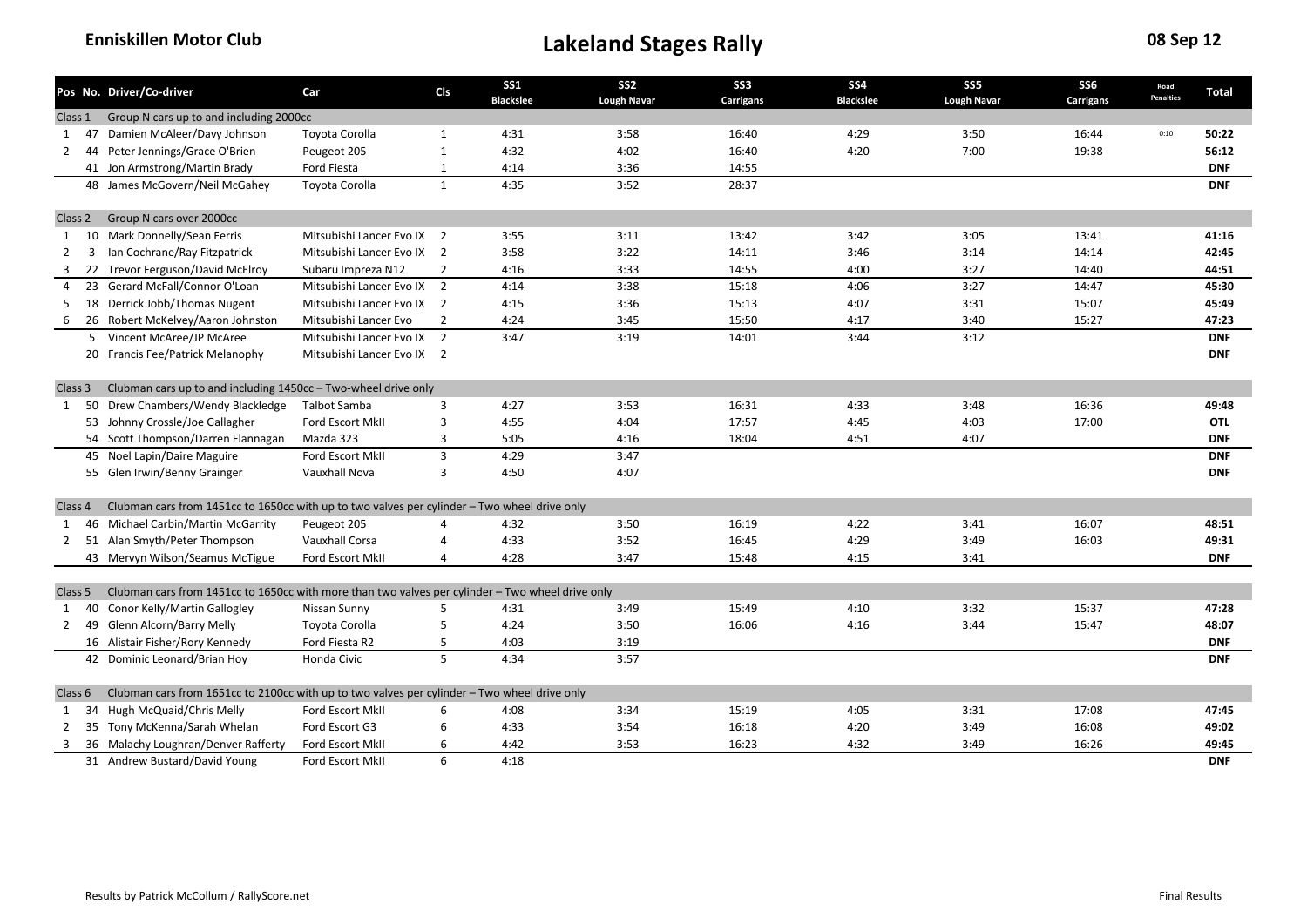|                    |    | Pos No. Driver/Co-driver                                                                         | Car                         | <b>CIs</b>     | <b>SS1</b><br><b>Blackslee</b> | SS <sub>2</sub><br><b>Lough Navar</b> | SS <sub>3</sub><br>Carrigans | SS <sub>4</sub><br><b>Blackslee</b> | SS <sub>5</sub><br><b>Lough Navar</b> | SS6<br>Carrigans | Road<br><b>Penalties</b> | <b>Total</b> |
|--------------------|----|--------------------------------------------------------------------------------------------------|-----------------------------|----------------|--------------------------------|---------------------------------------|------------------------------|-------------------------------------|---------------------------------------|------------------|--------------------------|--------------|
| Class <sub>7</sub> |    | Clubman cars from 1651cc to 2100cc with more than two valves per cylinder - Two wheel drive only |                             |                |                                |                                       |                              |                                     |                                       |                  |                          |              |
|                    | 30 | Eugene Devine/Graham Henderson                                                                   | <b>Ford Escort MkII</b>     |                | 4:21                           | 3:45                                  | 15:42                        | 4:13                                | 3:34                                  | 15:19            |                          | 46:54        |
| 2                  | 27 | Eamon Carragain/Damien Britton                                                                   | <b>Ford Escort MkII</b>     | 7              | 4:44                           | 4:12                                  | 16:58                        | 4:42                                | 4:09                                  | 16:38            |                          | 51:23        |
|                    |    | 15 Drew Stewart/David White                                                                      | Ford Escort MkII            | $\overline{7}$ | 4:02                           | 3:33                                  | 14:47                        | 4:00                                | 3:26                                  |                  |                          | <b>DNF</b>   |
|                    |    | 33 Damien McGauran/Thomas McGaurar Toyota Corolla                                                |                             | $\overline{7}$ | 4:27                           | 3:48                                  |                              |                                     |                                       |                  |                          | <b>DNF</b>   |
|                    |    | 14 Shane McGirr/Niall Connolly                                                                   | <b>Toyota Starlet</b>       | 7              | 4:02                           |                                       |                              |                                     |                                       |                  |                          | <b>DNF</b>   |
| Class 8            |    | Clubman cars over 2100cc - Two wheel drive only                                                  |                             |                |                                |                                       |                              |                                     |                                       |                  |                          |              |
|                    |    | 12 Viv Hamill/Paul Hamill                                                                        | <b>Ford Escort MkII</b>     | 8              | 3:55                           | 3:16                                  |                              |                                     |                                       |                  |                          | <b>DNF</b>   |
|                    |    | 11 Frank Kelly/Liam Brennan                                                                      | <b>Ford Escort MkII</b>     | 8              | 4:02                           | 3:17                                  |                              |                                     |                                       |                  |                          | <b>DNF</b>   |
|                    |    | 17 Desi Henry/Damien Duffin                                                                      | Citroën DS3                 | 8              | 4:02                           | 3:24                                  |                              |                                     |                                       |                  |                          | <b>DNF</b>   |
|                    |    |                                                                                                  |                             |                |                                |                                       |                              |                                     |                                       |                  |                          |              |
| Class 9A           |    | WRC cars manufactured up to 31 December 2010                                                     |                             |                |                                |                                       |                              |                                     |                                       |                  |                          |              |
|                    | 8  | Martin Cairns/Kevin Flanagan                                                                     | Subaru Impreza WRC          | 9A             | 3:50                           | 3:10                                  | 13:56                        | 3:45                                | 3:04                                  | 13:32            |                          | 41:17        |
|                    |    | Derek McGarrity/James McKee                                                                      | Subaru Impreza WRC          | 9A             | 4:04                           | 3:22                                  | 14:20                        | 3:52                                | 3:14                                  | 13:50            |                          | 42:42        |
|                    |    | Ray Brammer/Damien Flemming                                                                      | Subaru Impreza WRC          | <b>9A</b>      | 4:25                           | 3:40                                  | 15:00                        | 4:08                                | 3:32                                  | 14:56            | 0:50                     | 46:31        |
|                    |    |                                                                                                  |                             |                |                                |                                       |                              |                                     |                                       |                  |                          |              |
| Class 9B           |    | All other eligible cars including Super 2000, R4 and R4T cars                                    |                             |                |                                |                                       |                              |                                     |                                       |                  |                          |              |
|                    |    | Jonathan Greer/Gordon Noble                                                                      | Mitsubishi Lancer Evo IX 9B |                | 3:55                           | 3:18                                  | 13:33                        | 3:41                                | 3:05                                  | 13:20            |                          | 40:52        |
|                    | 6  | Derek McGeehan/Damien Connolly                                                                   | Mini WRC                    | 9B             | 3:57                           | 3:19                                  | 14:18                        | 3:53                                | 3:14                                  | 13:58            |                          | 42:39        |
|                    |    | 32 Ben Gormley/Kevin Eves                                                                        | Subaru Impreza              | 9B             | 4:27                           | 3:52                                  | 16:17                        | 4:18                                | 3:41                                  | 15:48            |                          | 48:23        |
|                    | 29 | Paul Barrett/Declan Tumilty                                                                      | Mitsubishi Lancer Evo VI    | 9B             | 4:16                           | 3:33                                  | 15:12                        | 4:02                                | 3:25                                  | 25:14            |                          | 55:42        |
|                    | 2  | <b>Gary Jennings/Barry McNulty</b>                                                               | Subaru Impreza              | 9B             | 3:51                           | 3:12                                  | 13:43                        | 3:41                                | 3:03                                  |                  |                          | <b>DNF</b>   |
|                    |    | 21 Niall Henry/John Rowan                                                                        | Subaru Impreza N12          | 9B             | 4:03                           | 3:24                                  | 15:10                        | 4:08                                | 4:02                                  |                  |                          | <b>DNF</b>   |
|                    |    | Enda McNulty/Paul Sheridan                                                                       | Subaru Impreza              | 9B             | 3:58                           | 3:14                                  | 14:04                        | 3:49                                |                                       |                  |                          | <b>DNF</b>   |
|                    |    | 24 James Donnelly/Kevin Creighan                                                                 | Subaru Impreza              | 9B             | 5:12                           |                                       |                              |                                     |                                       |                  |                          | <b>DNF</b>   |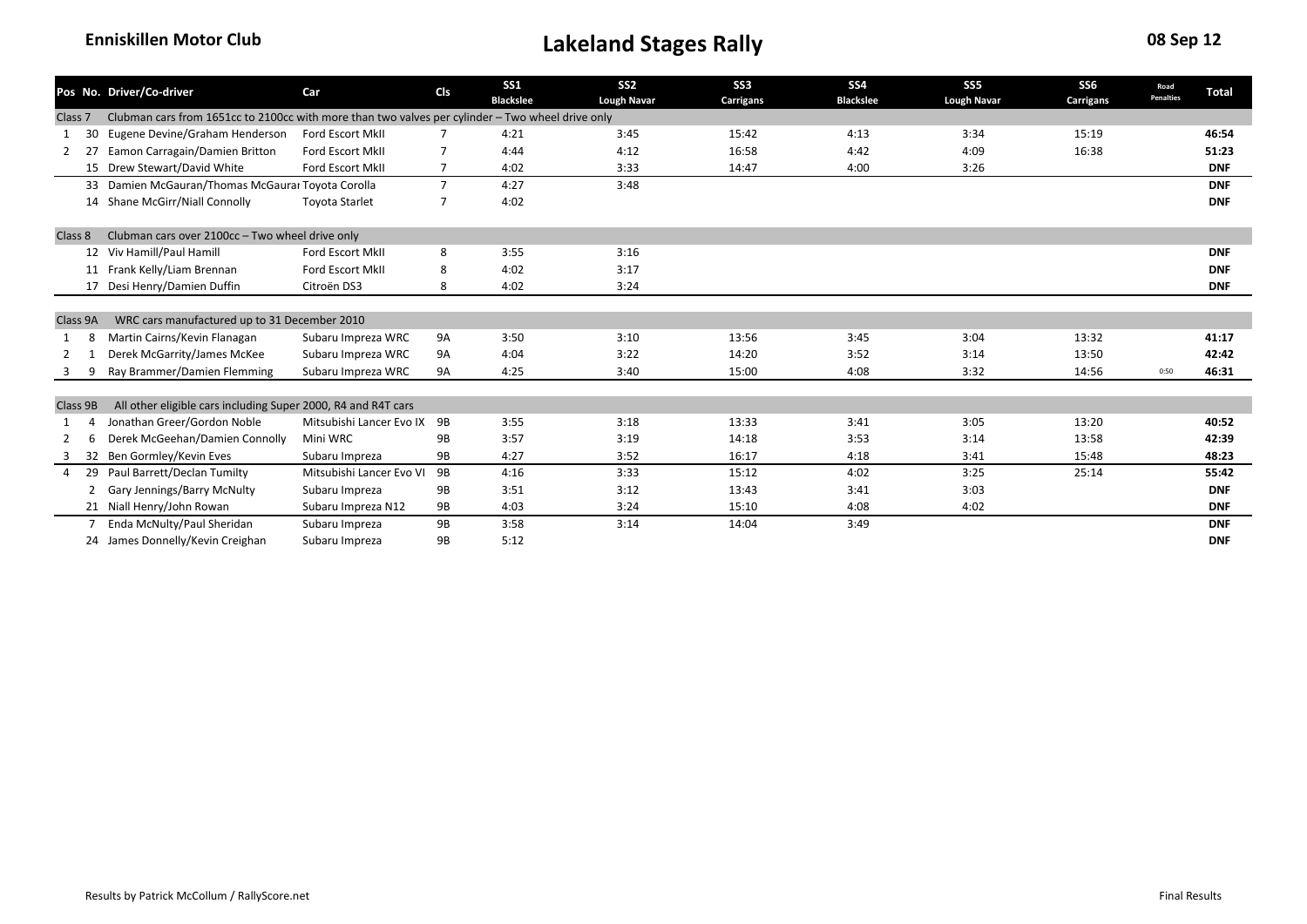|                |                | Pos No. Driver/Co-driver                          | Car                      | <b>SS1</b>       | SS <sub>2</sub>    | SS <sub>3</sub>  | <b>SS4</b>              | SS <sub>5</sub>    | SS <sub>6</sub> |  |
|----------------|----------------|---------------------------------------------------|--------------------------|------------------|--------------------|------------------|-------------------------|--------------------|-----------------|--|
|                |                |                                                   |                          | <b>Blackslee</b> | <b>Lough Navar</b> | <b>Carrigans</b> | <b>Blackslee</b>        | <b>Lough Navar</b> | Carrigans       |  |
|                |                | Overall Positions for each Stage                  |                          |                  |                    |                  |                         |                    |                 |  |
| 1              | 4              | Jonathan Greer/Gordon Noble                       | Mitsubishi Lancer Evo IX | 4                | $\overline{7}$     | $\mathbf{1}$     | 1                       | 3                  | $\mathbf{1}$    |  |
| 2              |                | 10 Mark Donnelly/Sean Ferris                      | Mitsubishi Lancer Evo IX | 4                | $\overline{2}$     | $\overline{2}$   | $\overline{\mathbf{3}}$ | 3                  | 3               |  |
| 3              | 8              | Martin Cairns/Kevin Flanagan                      | Subaru Impreza WRC       | $\overline{2}$   | 1                  | $\overline{a}$   | 5                       | $\overline{2}$     | $\overline{2}$  |  |
| 4              | 6              | Derek McGeehan/Damien Connolly                    | Mini WRC                 | $\overline{7}$   | 8                  | 8                | 9                       | 6                  | 5               |  |
| .5             | 1              | Derek McGarrity/James McKee                       | Subaru Impreza WRC       | 16               | 11                 | 9                | 8                       | 6                  | 4               |  |
| 6              | 3              | Ian Cochrane/Ray Fitzpatrick                      | Mitsubishi Lancer Evo IX | 8                | 11                 | $\overline{7}$   | 6                       | 6                  | 6               |  |
| $\overline{7}$ |                | 22 Trevor Ferguson/David McElroy                  | Subaru Impreza N12       | 21               | 15                 | 11               | 10                      | 11                 | $\overline{7}$  |  |
| 8              |                | 23 Gerard McFall/Connor O'Loan                    | Mitsubishi Lancer Evo IX | 18               | 21                 | 17               | 14                      | 11                 | 8               |  |
| 9              |                | 18 Derrick Jobb/Thomas Nugent                     | Mitsubishi Lancer Evo IX | 20               | 19                 | 16               | 15                      | 13                 | 10              |  |
| 10             | 9              | Ray Brammer/Damien Flemming                       | Subaru Impreza WRC       | 27               | 22                 | 13               | 16                      | 15                 | 9               |  |
|                |                | 11 30 Eugene Devine/Graham Henderson              | Ford Escort MkII         | 24               | 23                 | 19               | 19                      | 17                 | 11              |  |
| 12             |                | 26 Robert McKelvey/Aaron Johnston                 | Mitsubishi Lancer Evo    | 25               | 23                 | 22               | 22                      | 18                 | 12              |  |
| 13             | 40             | Conor Kelly/Martin Gallogley                      | Nissan Sunny             | 33               | 28                 | 21               | 18                      | 15                 | 13              |  |
| 14             |                | 34 Hugh McQuaid/Chris Melly                       | Ford Escort MkII         | 17               | 18                 | 18               | 13                      | 13                 | 24              |  |
| 15             |                | 49 Glenn Alcorn/Barry Melly                       | Toyota Corolla           | 25               | 29                 | 23               | 21                      | 22                 | 14              |  |
| 16             | 32             | Ben Gormley/Kevin Eves                            | Subaru Impreza           | 28               | 31                 | 24               | 23                      | 19                 | 15              |  |
| 17             |                | 46 Michael Carbin/Martin McGarrity                | Peugeot 205              | 35               | 29                 | 26               | 26                      | 19                 | 17              |  |
| 18             |                | 35 Tony McKenna/Sarah Whelan                      | Ford Escort G3           | 37               | 36                 | 25               | 24                      | 24                 | 18              |  |
| 19             |                | 51 Alan Smyth/Peter Thompson                      | Vauxhall Corsa           | 37               | 31                 | 31               | 27                      | 24                 | 16              |  |
| 20             |                | 36 Malachy Loughran/Denver Rafferty               | Ford Escort MkII         | 41               | 34                 | 27               | 29                      | 24                 | 19              |  |
| 21             |                | 50 Drew Chambers/Wendy Blackledge                 | <b>Talbot Samba</b>      | 28               | 34                 | 28               | 30                      | 23                 | 20              |  |
| 22             |                | 47 Damien McAleer/Davy Johnson                    | Toyota Corolla           | 33               | 38                 | 29               | 27                      | 27                 | 22              |  |
|                |                | 23 27 Eamon Carragain/Damien Britton              | Ford Escort MkII         | 42               | 42                 | 32               | 31                      | 31                 | 21              |  |
| 24             |                | 29 Paul Barrett/Declan Tumilty                    | Mitsubishi Lancer Evo VI | 21               | 15                 | 15               | 12                      | 9                  | 26              |  |
| 25             |                | 44 Peter Jennings/Grace O'Brien                   | Peugeot 205              | 35               | 39                 | 29               | 24                      | 32                 | 25              |  |
|                |                | 53 Johnny Crossle/Joe Gallagher                   | Ford Escort MkII         | 44               | 40                 | 33               | 32                      | 29                 | 23              |  |
|                | $\overline{2}$ | Gary Jennings/Barry McNulty                       | Subaru Impreza           | 3                | $\overline{3}$     | 3                | $\mathbf{1}$            | $\mathbf{1}$       |                 |  |
|                |                | 5 Vincent McAree/JP McAree                        | Mitsubishi Lancer Evo IX | $\mathbf 1$      | 8                  | 5                | $\overline{4}$          | 5                  |                 |  |
|                |                | 15 Drew Stewart/David White                       | Ford Escort MkII         | 10               | 15                 | 10               | 10                      | 10                 |                 |  |
|                |                | 21 Niall Henry/John Rowan                         | Subaru Impreza N12       | 14               | 13                 | 14               | 16                      | 28                 |                 |  |
|                |                | 43 Mervyn Wilson/Seamus McTigue                   | Ford Escort MkII         | 31               | 25                 | 20               | 20                      | 19                 |                 |  |
|                |                | 54 Scott Thompson/Darren Flannagan                | Mazda 323                | 45               | 43                 | 34               | 33                      | 30                 |                 |  |
|                |                | 7 Enda McNulty/Paul Sheridan                      | Subaru Impreza           | 8                | $\overline{4}$     | 6                | $\overline{7}$          |                    |                 |  |
|                |                | 41 Jon Armstrong/Martin Brady                     | Ford Fiesta              | 18               | 19                 | 11               |                         |                    |                 |  |
|                |                | 48 James McGovern/Neil McGahey                    | Toyota Corolla           | 40               | 31                 | 35               |                         |                    |                 |  |
|                |                | 12 Viv Hamill/Paul Hamill                         | Ford Escort MkII         | $\overline{4}$   | 5                  |                  |                         |                    |                 |  |
|                |                | 11 Frank Kelly/Liam Brennan                       | Ford Escort MkII         | 10               | 6                  |                  |                         |                    |                 |  |
|                |                | 16 Alistair Fisher/Rory Kennedy                   | Ford Fiesta R2           | 14               | 8                  |                  |                         |                    |                 |  |
|                |                | 17 Desi Henry/Damien Duffin                       | Citroën DS3              | 10               | 13                 |                  |                         |                    |                 |  |
|                |                | 33 Damien McGauran/Thomas McGaurar Toyota Corolla |                          | 28               | 27                 |                  |                         |                    |                 |  |
|                |                | 45 Noel Lapin/Daire Maguire                       | Ford Escort MkII         | 32               | 25                 |                  |                         |                    |                 |  |
|                |                | 42 Dominic Leonard/Brian Hoy                      | Honda Civic              | 39               | 37                 |                  |                         |                    |                 |  |
|                |                | 55 Glen Irwin/Benny Grainger                      | Vauxhall Nova            | 43               | 41                 |                  |                         |                    |                 |  |
|                |                |                                                   |                          |                  |                    |                  |                         |                    |                 |  |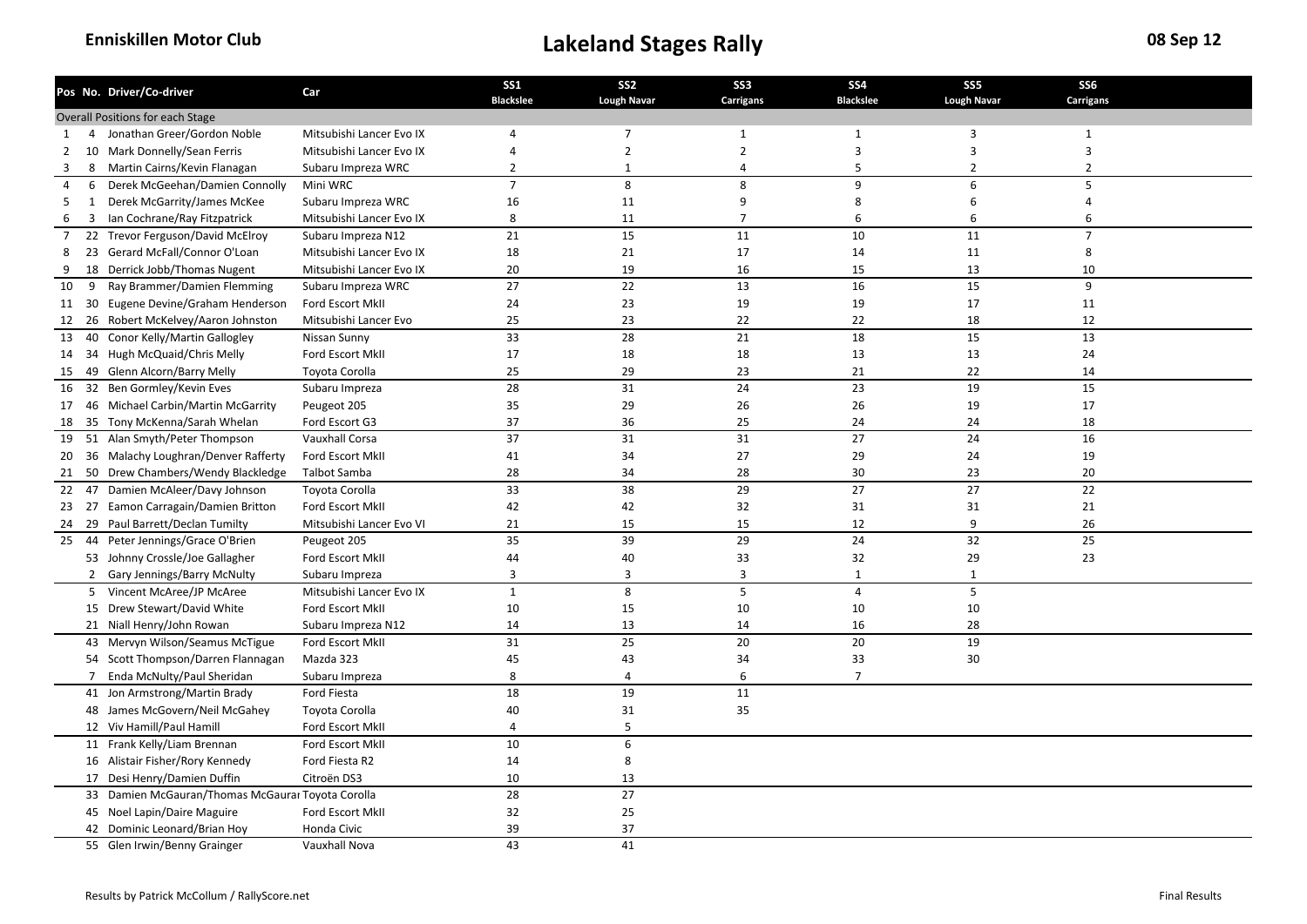| Pos No. Driver/Co-driver                     | Car I                 | <b>SS1</b><br><b>Blackslee</b> | SS <sub>2</sub><br><b>Lough Navar</b> | SS <sub>3</sub><br>Carrigans | SS <sub>4</sub><br><b>Blackslee</b> | SS <sub>5</sub><br><b>Lough Navar</b> | SS <sub>6</sub><br>Carrigans |  |
|----------------------------------------------|-----------------------|--------------------------------|---------------------------------------|------------------------------|-------------------------------------|---------------------------------------|------------------------------|--|
| Overall Positions for each Stage (continued) |                       |                                |                                       |                              |                                     |                                       |                              |  |
| 14 Shane McGirr/Niall Connolly               | <b>Toyota Starlet</b> | 10                             |                                       |                              |                                     |                                       |                              |  |
| 31 Andrew Bustard/David Young                | Ford Escort MkII      | 23                             |                                       |                              |                                     |                                       |                              |  |
| 24 James Donnelly/Kevin Creighan             | Subaru Impreza        | 46                             |                                       |                              |                                     |                                       |                              |  |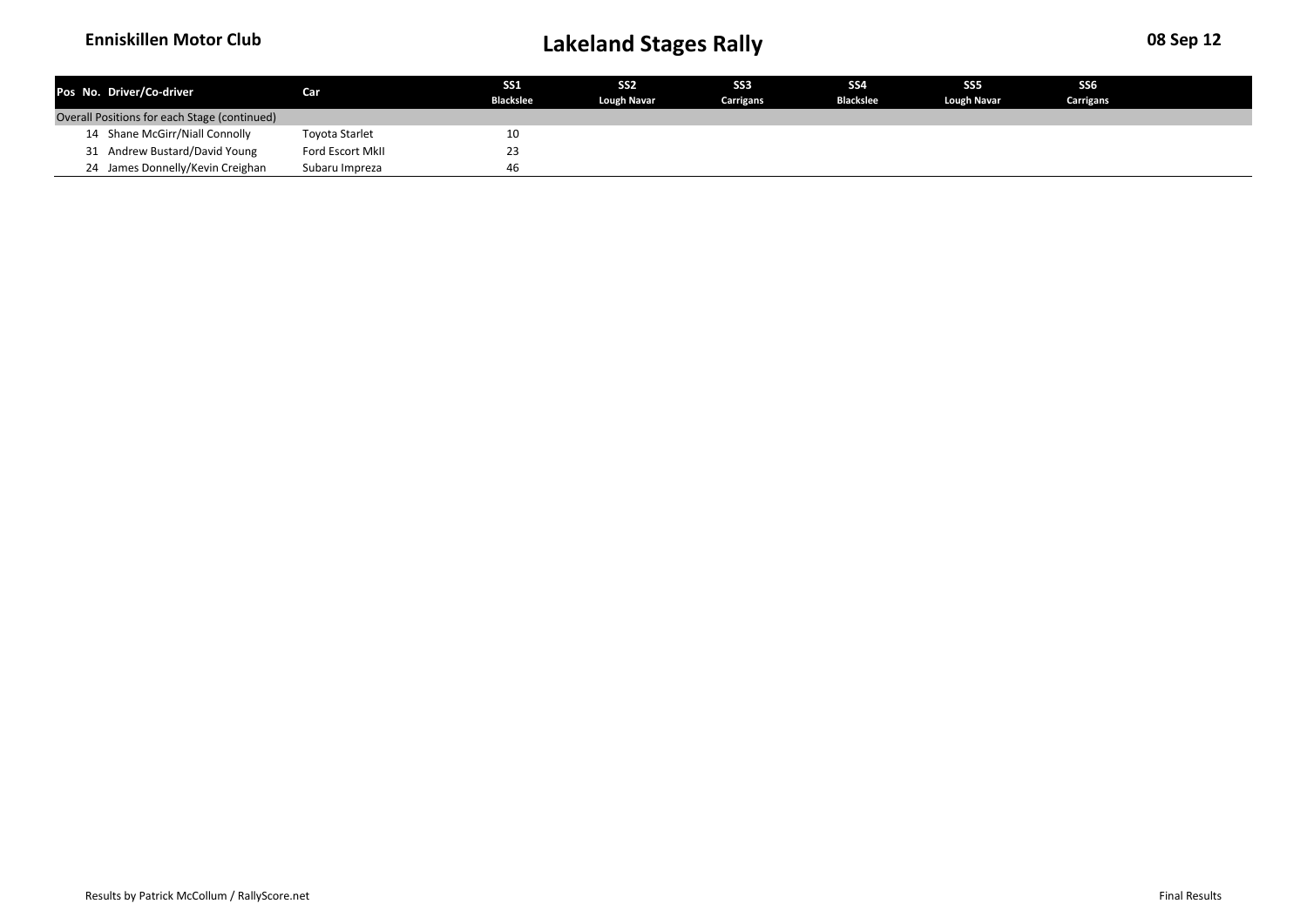|                |                | Pos No. Driver/Co-driver                          | Car                      | <b>SS1</b>       | SS <sub>2</sub>    | SS <sub>3</sub>  | <b>SS4</b>              | SS <sub>5</sub>    | SS <sub>6</sub> |  |
|----------------|----------------|---------------------------------------------------|--------------------------|------------------|--------------------|------------------|-------------------------|--------------------|-----------------|--|
|                |                |                                                   |                          | <b>Blackslee</b> | <b>Lough Navar</b> | <b>Carrigans</b> | <b>Blackslee</b>        | <b>Lough Navar</b> | Carrigans       |  |
|                |                | Overall Positions after each Stage                |                          |                  |                    |                  |                         |                    |                 |  |
| 1              | 4              | Jonathan Greer/Gordon Noble                       | Mitsubishi Lancer Evo IX | 4                | $\overline{7}$     | $\mathbf{1}$     | 1                       | $\overline{2}$     | $\mathbf{1}$    |  |
| 2              |                | 10 Mark Donnelly/Sean Ferris                      | Mitsubishi Lancer Evo IX | 4                | $\overline{3}$     | 3                | $\overline{\mathbf{3}}$ | 3                  | $\overline{2}$  |  |
| 3              | 8              | Martin Cairns/Kevin Flanagan                      | Subaru Impreza WRC       | $\overline{2}$   | 1                  | $\overline{a}$   | $\overline{4}$          | $\overline{4}$     | 3               |  |
| 4              | 6              | Derek McGeehan/Damien Connolly                    | Mini WRC                 | $\overline{7}$   | 8                  | 8                | 8                       | $\overline{7}$     | $\overline{4}$  |  |
| .5             | 1              | Derek McGarrity/James McKee                       | Subaru Impreza WRC       | 16               | 12                 | 9                | 9                       | 8                  | 5               |  |
| 6              | 3              | Ian Cochrane/Ray Fitzpatrick                      | Mitsubishi Lancer Evo IX | 8                | 10                 | $\overline{7}$   | $\overline{7}$          | 6                  | 6               |  |
| $\overline{7}$ |                | 22 Trevor Ferguson/David McElroy                  | Subaru Impreza N12       | 21               | 17                 | 12               | 11                      | 10                 | $\overline{7}$  |  |
| 8              |                | 23 Gerard McFall/Connor O'Loan                    | Mitsubishi Lancer Evo IX | 18               | 21                 | 18               | 17                      | 14                 | 8               |  |
| 9              |                | 18 Derrick Jobb/Thomas Nugent                     | Mitsubishi Lancer Evo IX | 20               | 20                 | 16               | 15                      | 13                 | 9               |  |
| 10             | 9              | Ray Brammer/Damien Flemming                       | Subaru Impreza WRC       | 27               | 22                 | 17               | 16                      | 15                 | 10              |  |
|                |                | 11 30 Eugene Devine/Graham Henderson              | Ford Escort MkII         | 24               | 23                 | 19               | 18                      | 17                 | 11              |  |
| 12             |                | 26 Robert McKelvey/Aaron Johnston                 | Mitsubishi Lancer Evo    | 25               | 24                 | 20               | 19                      | 19                 | 12              |  |
| 13             | 40             | Conor Kelly/Martin Gallogley                      | Nissan Sunny             | 33               | 30                 | 22               | 21                      | 18                 | 13              |  |
| 14             |                | 34 Hugh McQuaid/Chris Melly                       | Ford Escort MkII         | 17               | 16                 | 14               | 14                      | 12                 | 14              |  |
| 15             |                | 49 Glenn Alcorn/Barry Melly                       | Toyota Corolla           | 25               | 25                 | 23               | 22                      | 21                 | 15              |  |
| 16             | 32             | Ben Gormley/Kevin Eves                            | Subaru Impreza           | 28               | 29                 | 24               | 23                      | 22                 | 16              |  |
| 17             |                | 46 Michael Carbin/Martin McGarrity                | Peugeot 205              | 34               | 32                 | 25               | 24                      | 23                 | 17              |  |
| 18             |                | 35 Tony McKenna/Sarah Whelan                      | Ford Escort G3           | 36               | 34                 | 26               | 25                      | 24                 | 18              |  |
| 19             |                | 51 Alan Smyth/Peter Thompson                      | Vauxhall Corsa           | 36               | 33                 | 29               | 29                      | 27                 | 19              |  |
| 20             |                | 36 Malachy Loughran/Denver Rafferty               | Ford Escort MkII         | 41               | 38                 | 28               | 27                      | 26                 | 20              |  |
| 21             |                | 50 Drew Chambers/Wendy Blackledge                 | <b>Talbot Samba</b>      | 28               | 30                 | 27               | 26                      | 25                 | 21              |  |
| 22             |                | 47 Damien McAleer/Davy Johnson                    | Toyota Corolla           | 40               | 39                 | 31               | 30                      | 28                 | 22              |  |
|                |                | 23 27 Eamon Carragain/Damien Britton              | Ford Escort MkII         | 42               | 40                 | 32               | 31                      | 29                 | 23              |  |
| 24             |                | 29 Paul Barrett/Declan Tumilty                    | Mitsubishi Lancer Evo VI | 21               | 17                 | 14               | 13                      | 11                 | 24              |  |
| 25             |                | 44 Peter Jennings/Grace O'Brien                   | Peugeot 205              | 34               | 37                 | 30               | 28                      | 32                 | 26              |  |
|                |                | 53 Johnny Crossle/Joe Gallagher                   | Ford Escort MkII         | 44               | 42                 | 33               | 32                      | 30                 | 25              |  |
|                | $\overline{2}$ | Gary Jennings/Barry McNulty                       | Subaru Impreza           | 3                | $\overline{2}$     | $\mathbf{1}$     | $\mathbf{1}$            | $\mathbf{1}$       |                 |  |
|                |                | 5 Vincent McAree/JP McAree                        | Mitsubishi Lancer Evo IX | $\mathbf 1$      | 3                  | 5                | 5                       | 5                  |                 |  |
|                |                | 15 Drew Stewart/David White                       | Ford Escort MkII         | 10               | 15                 | 10               | 10                      | 9                  |                 |  |
|                |                | 21 Niall Henry/John Rowan                         | Subaru Impreza N12       | 14               | 14                 | 11               | 12                      | 16                 |                 |  |
|                |                | 43 Mervyn Wilson/Seamus McTigue                   | Ford Escort MkII         | 31               | 26                 | 21               | 20                      | 20                 |                 |  |
|                |                | 54 Scott Thompson/Darren Flannagan                | Mazda 323                | 45               | 43                 | 34               | 33                      | 31                 |                 |  |
|                |                | 7 Enda McNulty/Paul Sheridan                      | Subaru Impreza           | 8                | 6                  | 6                | 6                       |                    |                 |  |
|                |                | 41 Jon Armstrong/Martin Brady                     | Ford Fiesta              | 18               | 19                 | 13               |                         |                    |                 |  |
|                |                | 48 James McGovern/Neil McGahey                    | Toyota Corolla           | 39               | 34                 | 35               |                         |                    |                 |  |
|                |                | 12 Viv Hamill/Paul Hamill                         | Ford Escort MkII         | $\overline{4}$   | 5                  |                  |                         |                    |                 |  |
|                |                | 11 Frank Kelly/Liam Brennan                       | Ford Escort MkII         | 10               | 9                  |                  |                         |                    |                 |  |
|                |                | 16 Alistair Fisher/Rory Kennedy                   | Ford Fiesta R2           | 14               | 11                 |                  |                         |                    |                 |  |
|                |                | 17 Desi Henry/Damien Duffin                       | Citroën DS3              | 10               | 12                 |                  |                         |                    |                 |  |
|                |                | 33 Damien McGauran/Thomas McGaurar Toyota Corolla |                          | 28               | 26                 |                  |                         |                    |                 |  |
|                |                | 45 Noel Lapin/Daire Maguire                       | Ford Escort MkII         | 32               | 28                 |                  |                         |                    |                 |  |
|                |                | 42 Dominic Leonard/Brian Hoy                      | Honda Civic              | 38               | 36                 |                  |                         |                    |                 |  |
|                |                | 55 Glen Irwin/Benny Grainger                      | Vauxhall Nova            | 43               | 41                 |                  |                         |                    |                 |  |
|                |                |                                                   |                          |                  |                    |                  |                         |                    |                 |  |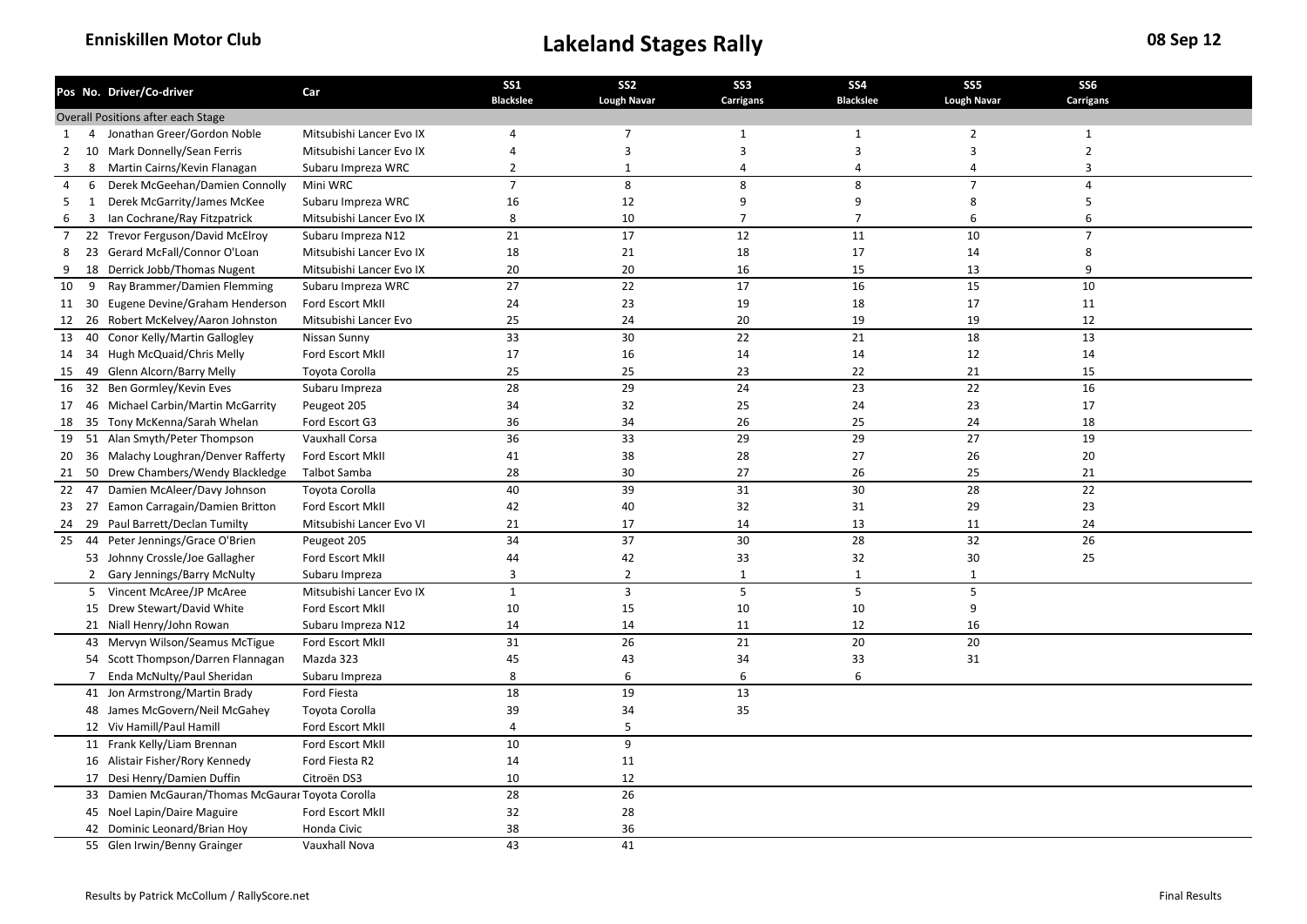| Pos No. Driver/Co-driver                       | <b>Car</b>       | <b>SS1</b><br><b>Blackslee</b> | SS <sub>2</sub><br>Lough Navar | SS <sub>3</sub><br>Carrigans | SS <sub>4</sub><br><b>Blackslee</b> | SS <sub>5</sub><br><b>Lough Navar</b> | SS <sub>6</sub><br>Carrigans |  |
|------------------------------------------------|------------------|--------------------------------|--------------------------------|------------------------------|-------------------------------------|---------------------------------------|------------------------------|--|
| Overall Positions after each Stage (continued) |                  |                                |                                |                              |                                     |                                       |                              |  |
| 14 Shane McGirr/Niall Connolly                 | Toyota Starlet   | 10                             |                                |                              |                                     |                                       |                              |  |
| 31 Andrew Bustard/David Young                  | Ford Escort MkII | 23                             |                                |                              |                                     |                                       |                              |  |
| 24 James Donnelly/Kevin Creighan               | Subaru Impreza   | 46                             |                                |                              |                                     |                                       |                              |  |